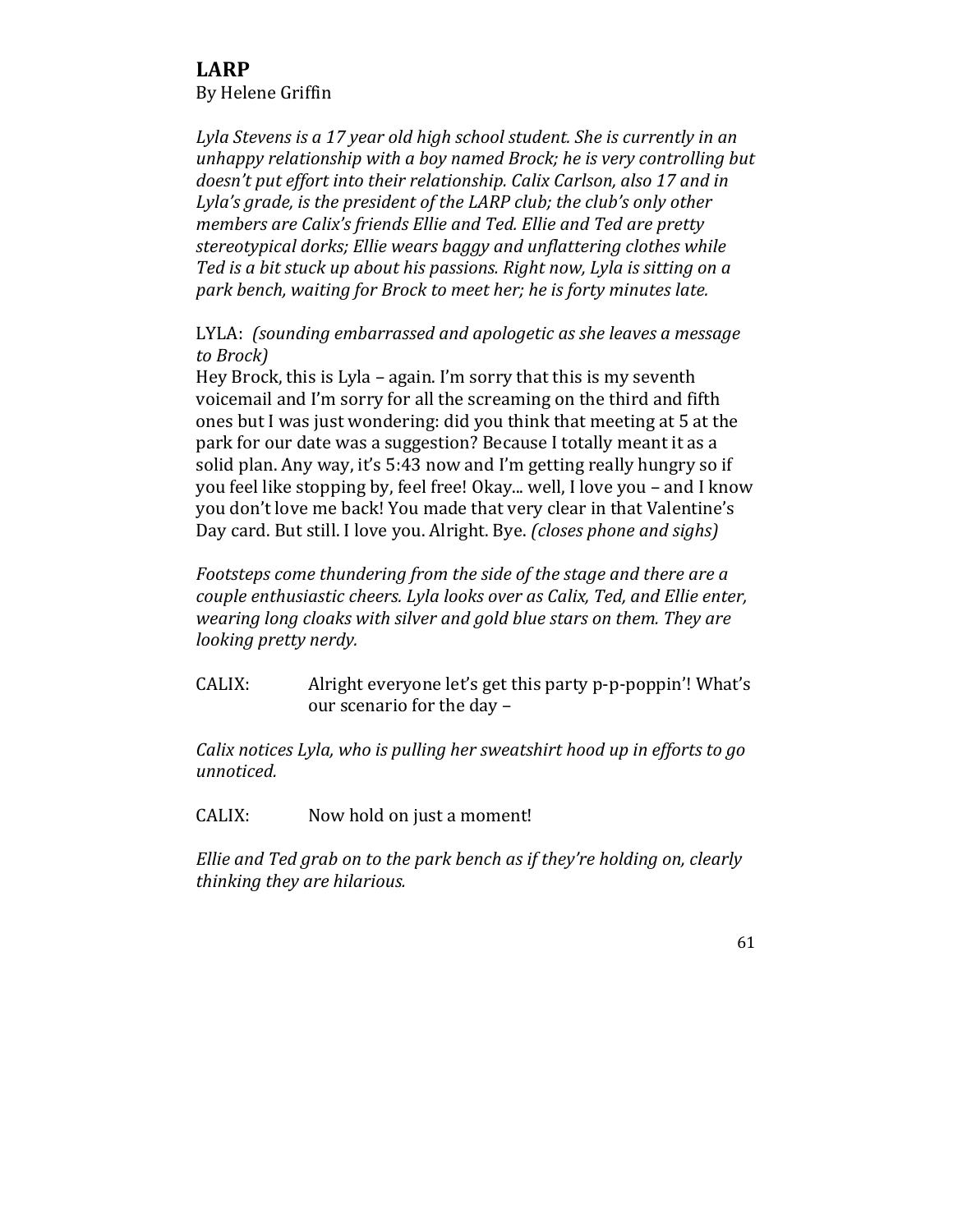CALIX: Are my eyes playing cruel and beautiful tricks on me or is that Lyla Stevens, clearly trying to pretend she doesn't notice me, on that bench?

Lyla groans and pulls down her hood a bit.

| LYLA:  | (giving Calix a pained fake smile) Hi, Calix.                                        |
|--------|--------------------------------------------------------------------------------------|
| CALIX: | Well hey there DeLYLA! (Ellie and Ted snort-laugh)                                   |
| ELLIE: | Sick wordplay!                                                                       |
| CALIX: | Thanks, I worked on it for a while and have been                                     |
|        | waiting to use it. Anyway, Lylabug, what brings you to                               |
|        | the park? Heard the announcement for our meeting and                                 |
|        | decided to show up?                                                                  |
| LYLA:  | (confused) What, you mean there's some organization                                  |
|        | behind you dressing like that?                                                       |
| ELLIE: | 'Course. We're the Lincoln High LARP Club.                                           |
| TED:   | LARP means Live Action Role Play.                                                    |
| ELLIE: | Meaning we come up with a setting and our own                                        |
|        | characters and act out everything our characters do.                                 |
| TED:   | And guess what?                                                                      |
| ELLIE: | It's friggin' sweet.                                                                 |
| CALIX: | Guys, Lyla's not stupid; she can tell a cool thing from a                            |
|        | stupid thing.                                                                        |
| LYLA:  | (eyeing the clubs' costumes) Oh, yes. Yes, I can.                                    |
| CALIX: | (sitting down next to Lyla) So, come on, Lylaloops; what<br>brings you to the bench? |
| LYLA:  | (Lyla rolls her eyes at Calix acting as if 'the bench' was                           |
|        | some cool hang out) I'm waiting for someone.                                         |
| TED:   | Someone who?                                                                         |
| LYLA:  | (glaring) Someone.                                                                   |
| CALIX: | (to Ted and Ellie) I bet it's her boyfriend.                                         |
| TED:   | Who? Kyle?                                                                           |
| ELLIE: | No, she's dating Jack.                                                               |
| TED:   | Who can keep up anymore? I mean, the girl gets around.                               |
| LYLA:  | Hey!                                                                                 |
| CALIX: | Come on, guys; lay off Little Miss Lyla. She's dating                                |
| Brock. |                                                                                      |

Ellie and Ted groan.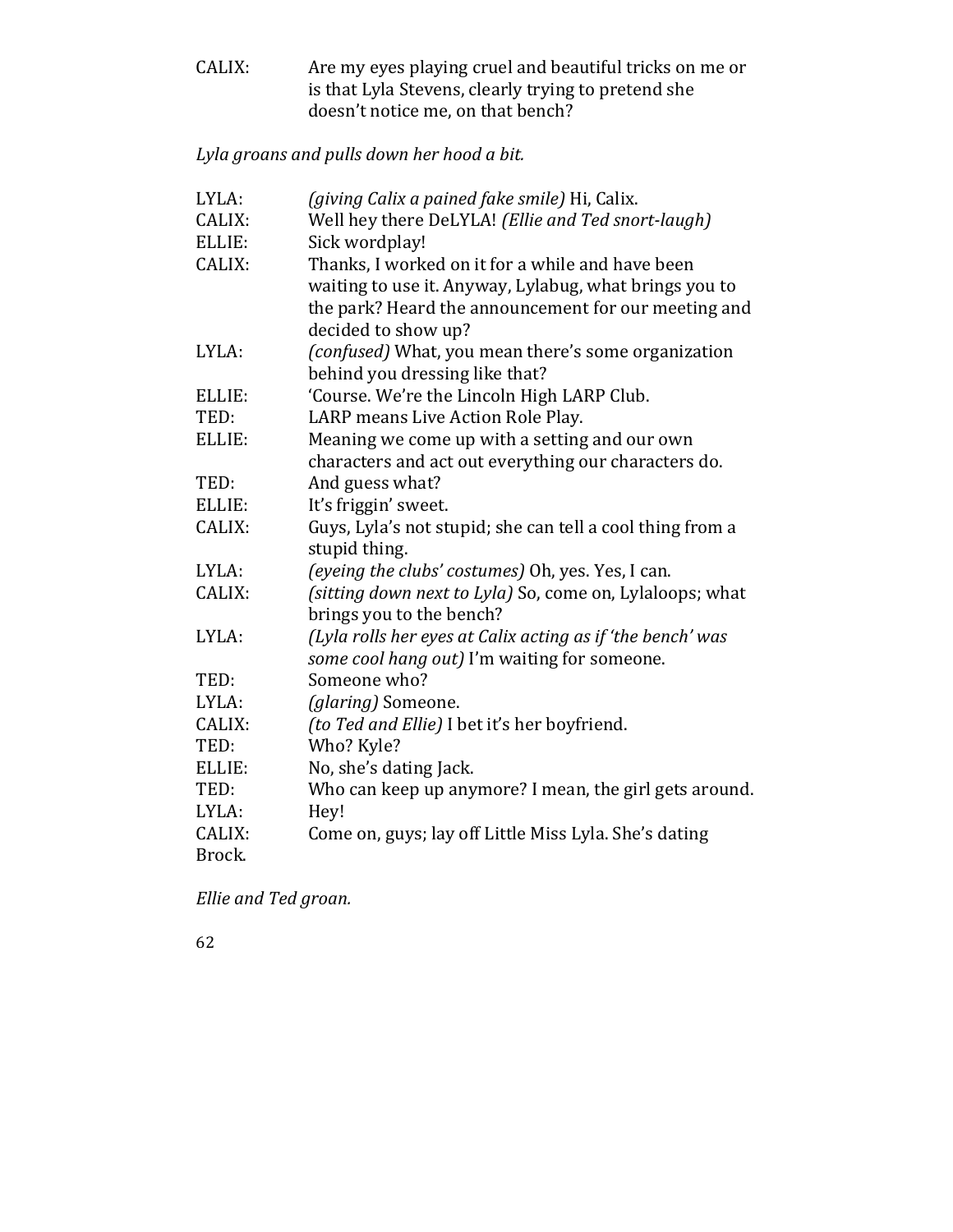| TED:   | Brock?                                                          |
|--------|-----------------------------------------------------------------|
| ELLIE: | I hate that kid. Brock isn't even a real name.                  |
| LYLA:  | Yes it is!                                                      |
| ELLIE: | Oh yeah? What's it mean?                                        |
| LYLA:  | <i>(struggling)</i> It means the word rock with the letter B in |
|        | front of it!                                                    |

## *Ellie and Ted laugh unkindly at Lyla.*

| CALIX:     | (stern) Seriously, quit hating on Lyla. She can date who<br>she wants to date.                 |  |
|------------|------------------------------------------------------------------------------------------------|--|
| LYLA:      | (smiles a bit, speaks with a tone of pleasant surprise)<br>Thanks, Calix.                      |  |
| TED:       | (rolling his eyes) Calix, cut the cute stuff; we got a<br>meeting to get to.                   |  |
| CALIX:     | (clears throat and voice takes an authoritative tone)                                          |  |
|            | Right, right! Alright, so I think we agreed that today<br>we're in the Kingdom of Nightingale? |  |
| ELLIE&TED: | Yup.                                                                                           |  |
| CALIX:     | I'll be Ardworf, King of Nightingale. Ellie, you'll be Iris,<br>revolutionary peasant -        |  |
| ELLIE:     | (this apparently is an undesirable role) Ugh, kill me.                                         |  |
| CALIX:     | Ted, you're Deerheart, famous knight and (turns to                                             |  |
|            | look at Lyla, who is sitting on the bench pretending to                                        |  |
|            | text) Lady Lyla, would you like to be Queen Victoria?                                          |  |
| LYLA:      | Not at all.                                                                                    |  |
| CALIX:     | (slightly whiny) Come on!                                                                      |  |
| TED:       | We've never had a girl in the club to play her!                                                |  |
| ELLIE:     | (offended) Hey!                                                                                |  |
| TED:       | (oblivious) What?                                                                              |  |
| LYLA:      | Guys, Brock is going to be here any minute.                                                    |  |
| CALIX:     | What time is he supposed to get here?                                                          |  |
| LYLA:      | Five.                                                                                          |  |
| TED:       | I think that already happened.                                                                 |  |
| LYLA:      | $(snapping)$ I know that!                                                                      |  |
| TED:       | Then why can't you play with us?                                                               |  |
| ELLIE:     | Are you too cool?                                                                              |  |
| LYLA:      | No!                                                                                            |  |
| TED:       | Of course she's not; she's the one who got stood up!                                           |  |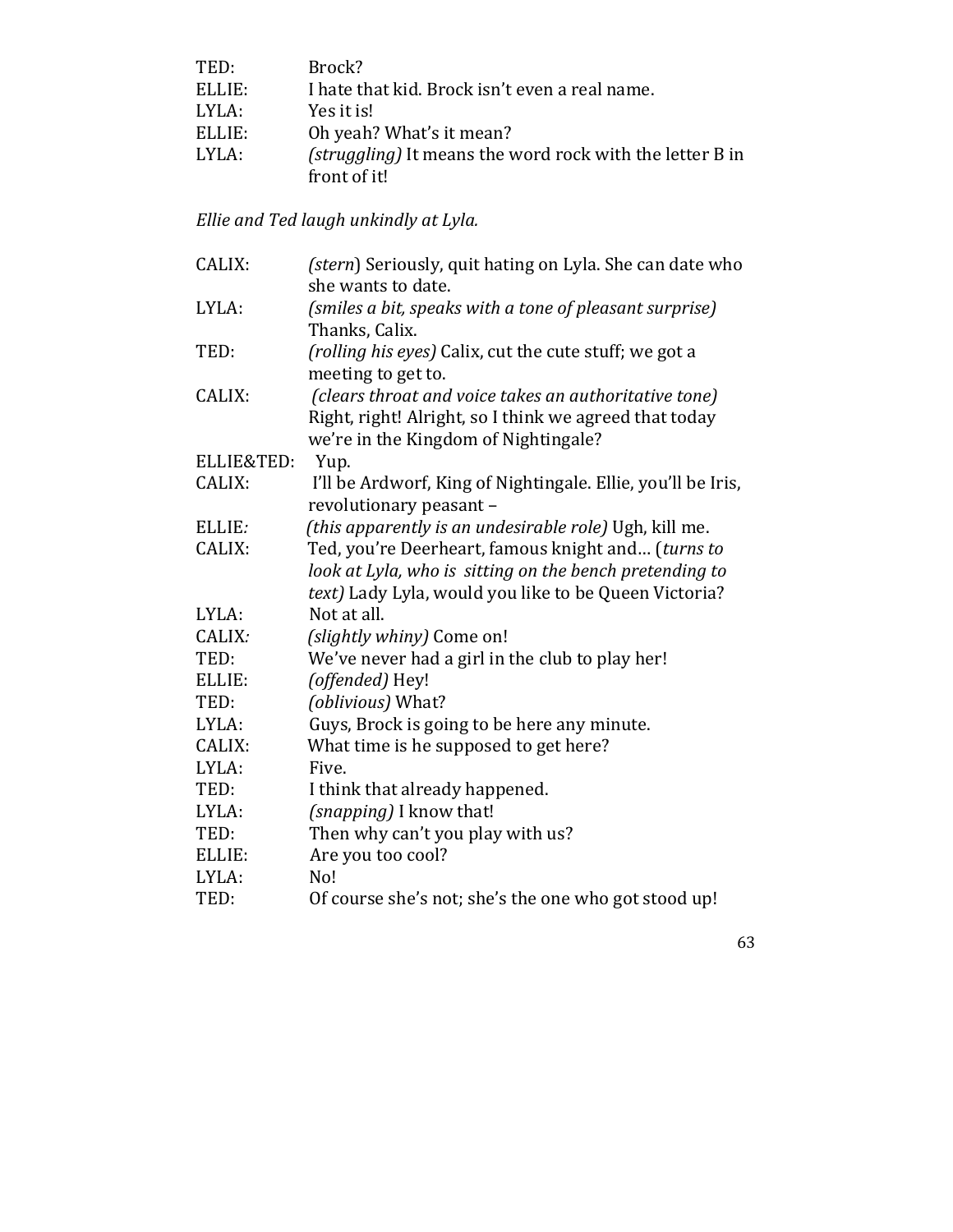Lyla glares at Ted while Ellie 'oohs'.

- CALIX: Alright, guys, love and LARP, love and LARP. There's no hating here  $-$
- LYLA: *(interrupting)* Fine. (stands up and walks over to the box *filled* with costumes) I'll be Queen.

## *Calix looks as if he could die happy right there.*

| TED:   | Do you even know how to LARP?                              |  |
|--------|------------------------------------------------------------|--|
| LYLA:  | Can't be that hard if you can do it. (slips on a large and |  |
|        | poofy pink dress) My first order of business as Queen is   |  |
|        | to strip Ted of his knighthood (Ted gasps in horror); you  |  |
|        | will now be a mere peasant.                                |  |
| TED:   | You can't do that! On what grounds?                        |  |
| LYLA:  | (eyes narrowing, starting to get into the game) Are you    |  |
|        | questioning my authority?                                  |  |
| TED:   | Yes. Yes I am!                                             |  |
| LYLA:  | I'll have you beheaded.                                    |  |
| TED:   | You can't do that! (turns to Calix) She can't do that!     |  |
| CALIX: | She's Queen.                                               |  |
| TED:   | But you're King!                                           |  |
| CALIX: | Eh, King Ardworf believes women should have equal          |  |
|        | ruling power. (shrugs) The times are a-changin'.           |  |
| LYLA:  | Great! Now, Iris, I hereby appoint you to Knighthood.      |  |
| ELLIE: | (jaw drops and she stares around as if even she can't      |  |
|        | believe her good luck) Pinch me I'm dreaming!              |  |
| LYLA:  | Nope, it's all real! Well, sort of.                        |  |
| TED:   | This is why we've never let girls into the club before.    |  |
| ELLIE: | Hey!                                                       |  |
| CALIX: | Ted, that's enough.                                        |  |
| LYLA:  | You've never let girls into the club before because no     |  |
|        | girl wants to join the club.                               |  |
| ELLIE: | I have been in this club for two years and I am a girl.    |  |
|        | These are breasts, not fat deposits.                       |  |
| TED:   | No, we've never had girls in the club before because       |  |
|        | they always need help. You're a prime example of a girl    |  |
|        | who can't do anything without guidance.                    |  |
| LYLA:  | You sound like Brock!                                      |  |
|        |                                                            |  |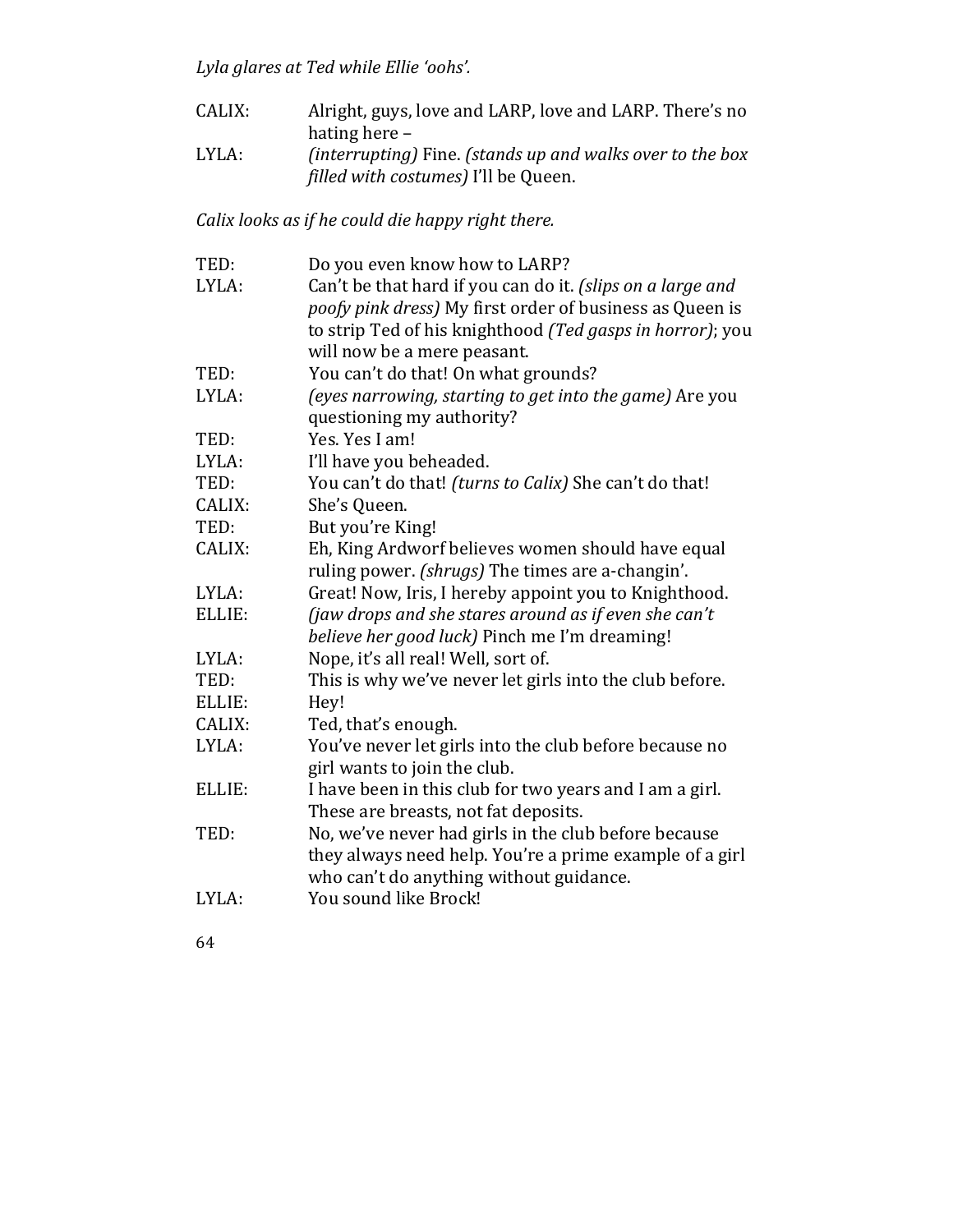Lyla gasps and covers her mouth when she realizes what she's said.

LYLA: *(trying to cover herself)* I mean... like, you guys have the same voice tone.

The club remains quiet for a few moments. Lyla sits down on the bench *dejectedly.*

| CALIX: | Does Brock boss you around?                            |
|--------|--------------------------------------------------------|
| LYLA:  | Yes.                                                   |
| ELLIE: | Is this the first time he's stood you up?              |
| LYLA:  | No.                                                    |
| TED:   | Is he the reason you're a crazy dictator Queen when it |
|        | comes to punishing men?                                |
| LYLA:  | Probably. That and because you're an asshole.          |

*Calix smiles at Lyla and offers her a hand to stand up.* 

| Did you know that standing a girl up for a date is a<br>punishable offense in Nightindale?                                                                                                                                                                                                                                                                                                                          |
|---------------------------------------------------------------------------------------------------------------------------------------------------------------------------------------------------------------------------------------------------------------------------------------------------------------------------------------------------------------------------------------------------------------------|
| (laughs a little and reluctantly takes Calix's hand) Sure.                                                                                                                                                                                                                                                                                                                                                          |
| I'm serious! It goes against the Anti-Douchebag Act of<br>1543! I believe you, Queen Victoria, enacted it.                                                                                                                                                                                                                                                                                                          |
| You also proclaimed it was child abuse to give your<br>children idiotic names.                                                                                                                                                                                                                                                                                                                                      |
| (nodding at Ted) And then you proclaimed that nerds<br>who are too into Live Action Role Play must spend 30<br>minutes of their day outside socializing, not on their<br>computers or watching Battlestar Gallactica.                                                                                                                                                                                               |
| Hey, that's a personal attack!                                                                                                                                                                                                                                                                                                                                                                                      |
| (puts a hand on Ted's shoulder) It's an intervention; it'll<br>be good for you, I promise.                                                                                                                                                                                                                                                                                                                          |
| (sighs) I know.                                                                                                                                                                                                                                                                                                                                                                                                     |
| Hm. Well, in that case I sentence is the dunce Brock to<br>(checks her watch) 50 years in prison, one year for every<br>minute of his tardiness! And to his parents, Lady Rita<br>and Sir Jeff, I sentence them to a trip to Ye Ol' Hallmark<br>to find a scroll of baby names to rename their son<br>something less stupid. And to the peasant Ted - I mean,<br>Deerheart – though you clearly need to see the sun |
|                                                                                                                                                                                                                                                                                                                                                                                                                     |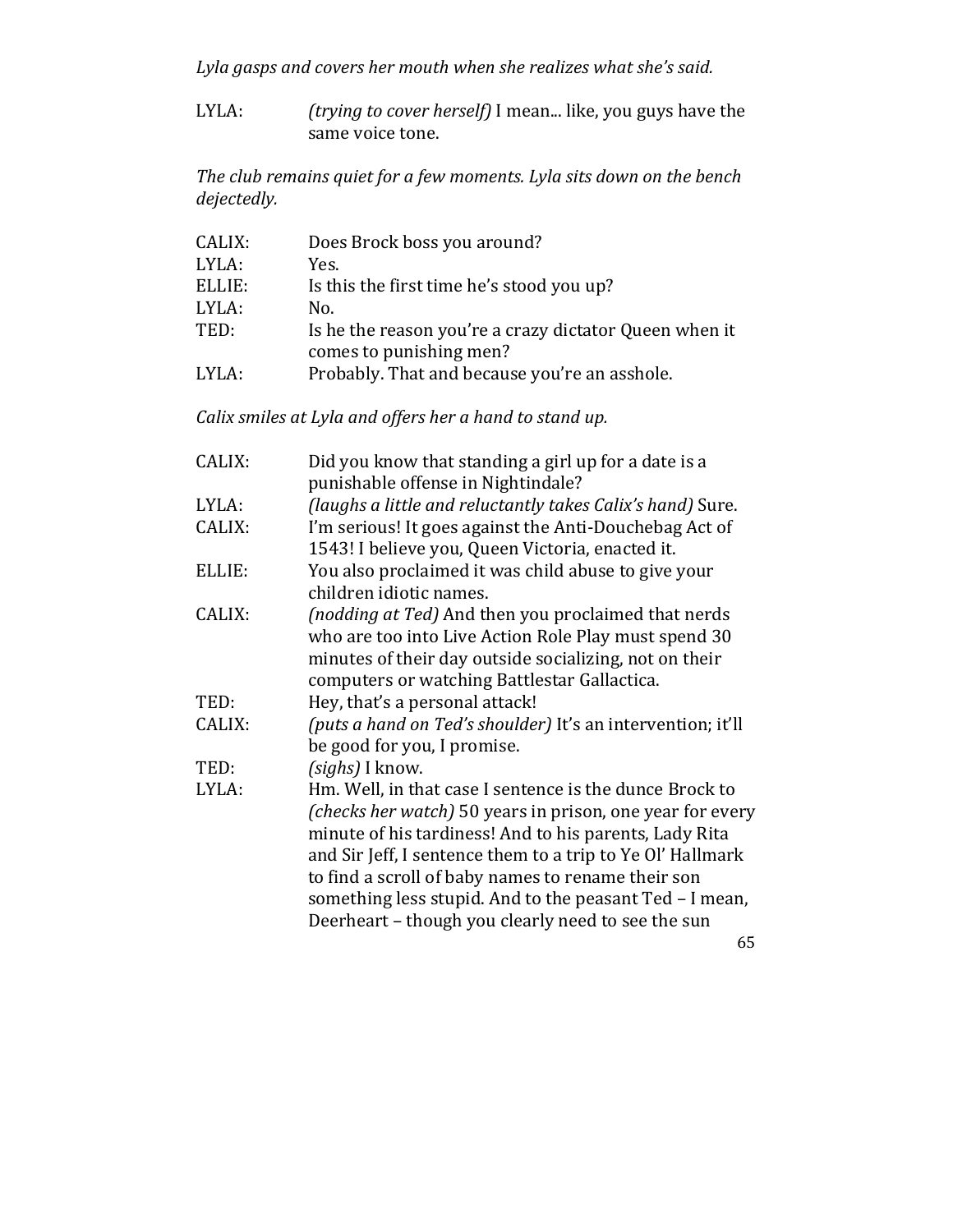more *(pointing at his pale skin)* I will show mercy on you.

## *Ted rolls his eyes.*

| LYLA:  | I sentence you to get to talk to a girl and actually get to |
|--------|-------------------------------------------------------------|
|        | know her; she may not be as helpless as you assume.         |
| TED:   | Where am I going to find a girl to hang out with?           |
| ELLIE: | Seriously, I promise you all that I have a vagina.          |
| LYLA:  | Ellie would be fine.                                        |
| TED:   | Huh. I always viewed you as kind of gender-neutral.         |
| ELLIE: | You really are an asshole.                                  |
| CALIX: | Well, I must say, Queen Victoria is getting more work       |
|        | done in this Kingdom than has been done in about            |
|        | seven meetings! (turns to Lyla) Normally we just run        |
|        | around and poke each other with plastic light sabers.       |
|        | You're really good at this, Lyla.                           |

Lyla is oddly very flattered by this compliment and grins at Calix.

| LYLA:  | You think?                               |
|--------|------------------------------------------|
| CALIX: | Yeah, you're kind of a badass!           |
| LYLA:  | No one's ever said that about me before. |

*Just then Lyla's phone rings.* 

- LYLA: Hold on, just a second. *(answers phone)* Hello? Oh, hey, Brock... oh, you were at B-Dubs? Yeah, I guess their wings are hard to pass up... No, I'm still at the park... Yeah, I guess that is kind of pathetic *(tries to laugh along* with him but then starts to get angry) Wait, actually that's really pathetic. You know, I've been waiting for you for an hour? Just sitting on this park bench, cold and hungry. You could have at least called. You could have at least come for a little bit! You could at least not be such a douchebag all the time; like, doesn't that take energy out of you? You live two blocks from the park, you could have at least drove by and shouted out that you weren't coming. It's okay though; I made new friends. People
- 66